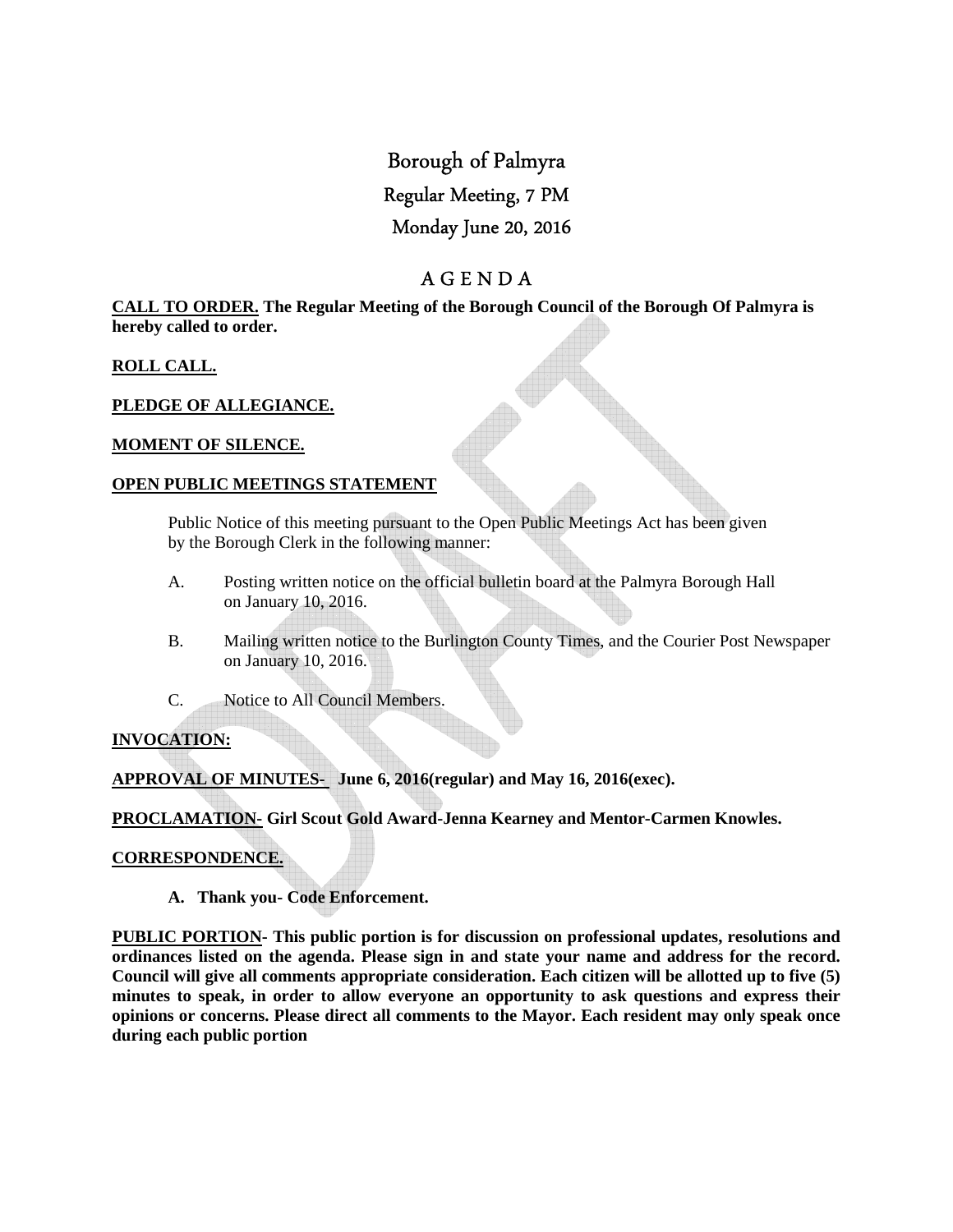- **A. Ordinance 2016-7, An Ordinance Of The Borough of Palmyra, In The County Of Burlington, NJ Providing For Various Capital Improvements And Related Expenses In And For The Borough, Appropriating \$1,103,700. Therefor Authorizing The Issuance Of \$1,048,515. In General Improvement Bonds Or Notes Of The Borough Of Palmyra.**
- **B. Ordinance 2016-8, An Ordinance Of The Borough Of Palmyra, County Of Burlington, State Of New Jersey Providing for The Acquisition Of Jetter/Vacuum Combination Truck For Use By The Borough's Sewer Utility Appropriating \$380,000 Therefor Authorizing The Issuance Of \$361,000 In Sewer Utility Bonds Or Notes Of The Borough To Finance The Same.**
- **C. Ordinance 2016-9, An Ordinance of the Borough Of Palmyra, County Of Burlington, New Jersey; Amending Various Fees Including Fees Associated With The New Jersey Uniform Construction Code.**
- **D. Ordinance 2016-10, An Ordinance Of The Borough Of Palmyra, County Of Burlington, State Of New Jersey Amending Chapter 90: Vehicles And Traffic Of The Code Of The Borough Of Palmyra Providing For Directional Change On West 4th Street Between Race Street And Delaware Avenue.**
- **E. Ordinance 2016-11, an Ordinance Of The Borough Of Palmyra, County of Burlington, State Of New Jersey Amending Chapter 90: Vehicles And Traffic Of The Code Of The Borough Of Palmyra Regulating Parking On West 4th (fourth) Street Between Race Street And Delaware Avenue.**

# **ORDINANCE ON FIRST READING (public hearing July 18, 2016).**

**A. Ordinance 2016-13, An Ordinance Of The Borough Of Palmyra, County Of Burlington, State Of New Jersey Amending Chapter 90:Vehilces And Traffic Of The Code Of The Borough Of Palmyra Regulating Parking On Madison Street.** 

**RESOLUTIONS. Consent Agenda- Resolution 2016-158-Resolution 2016-175 will be enacted as a single motion, if any resolution needs additional discussion it will be removed from the consent agenda and voted on separately.** 

- **A. Resolution 2016-158, Resolution Authorizing 2016-2017 Liquor Licenses Renewal.**
- **B. Resolution 2016-159, Resolution Authorizing 2016-2017 Club Liquor Licenses Renewal.**
- **C. Resolution 2016-160, Resolution Authorizing The Cancellation Of Taxes For A Totally Disable Veteran Located At Block 54 Lot 3 Tax Year 2015 Thereafter And Refunding Taxes Paid.**
- **D. Resolution 2016-161, Resolution Authorizing A Sewer Payment Installment Plan.**
- **E. Resolution 2016-162, Resolution Authorizing A Handicapped Parking Space For 607 Park Avenue.**
- **F. Resolution 2016-163, Resolution Rescinding Resolution 2015-181,Resolution Authorizing The Purchase Of Body Worn Camera Computer Server And Accessories From Networks Plus In The Amount Of \$27,895 For Use By The Palmyra Police Department.**
- **G. Resolution 2016-164, Resolution Awarding The Purchase Of Two New Servers For The Palmyra Police Department To SHI Of Somerset New Jersey In The Amount Of \$18,496.80, Additional Equipment To CDW-G Of Chicago Illinois In The Amount Of \$6,883.70 And Labor To RVL Consulting Of Sewell New Jersey In The Amount Of \$2,500.**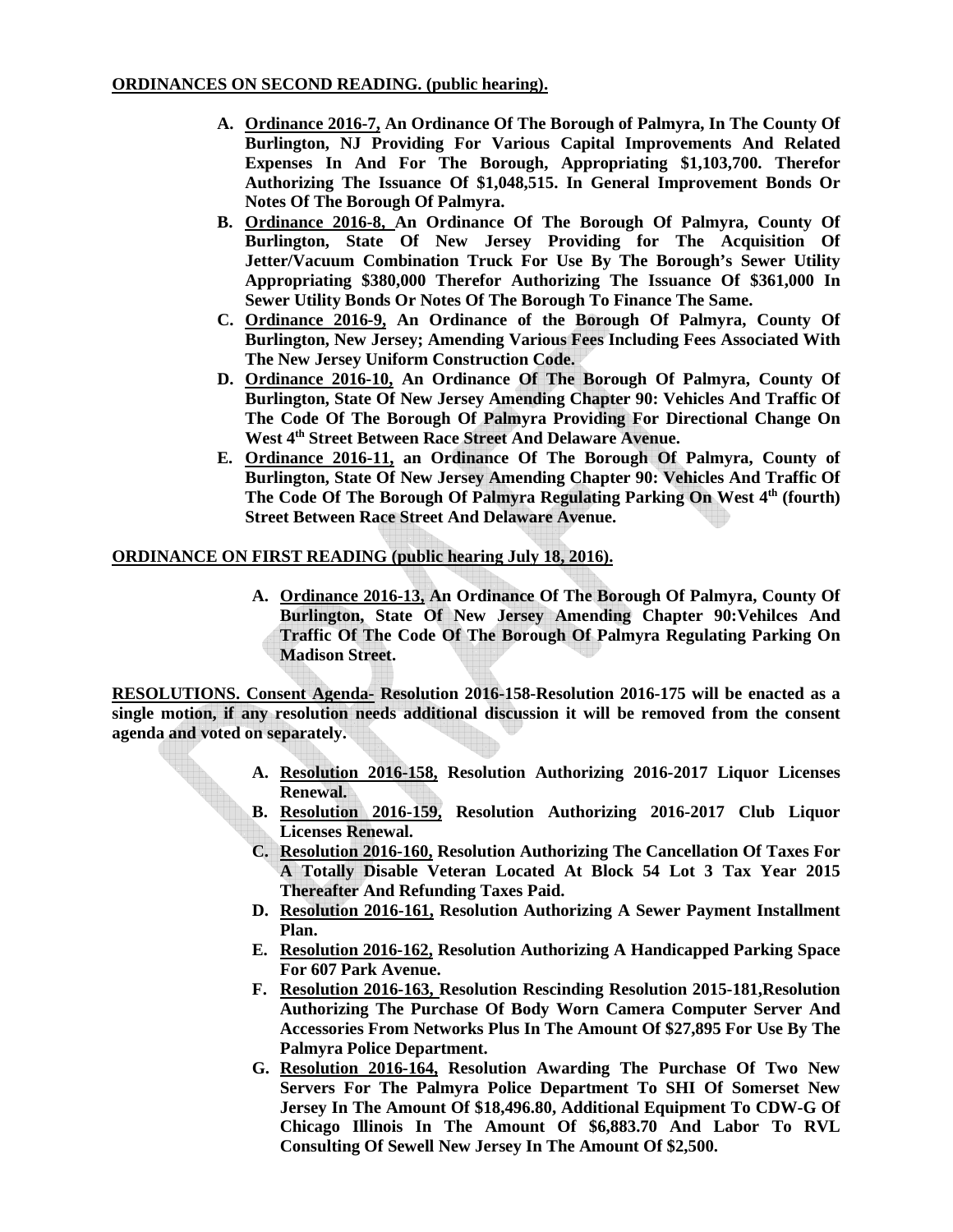- **H. Resolution 2016-165, Resolution Acknowledging The Receipt Of The Audit.**
- **I. Resolution 2016-166, Resolution In Support Of Application For New Jersey Department Of Transportation Safe Routes To School Program.**
- **J. Resolution 2016-167, Resolution Amending Resolution 2016-144 Appointing Dave Austin As A Part-time Employee for The Public Works Department To State That The Salary Will Be Taken From The Budget Line Item Shade Tree Salaries And Wages.**
- **K. Resolution 2016-168, Resolution Authorizing Final Payment To Mindie Weiner In The Amount Of \$1,000 For All Efforts As Community Center Scheduler For The Borough Of Palmyra.**
- **L. Resolution 2016-169, Resolution Requesting Approval Of Items Of Revenue And Appropriation N.J.S.A. 40A: 4-87(chapter 159): 2015 Municipal Park Development Program-\$125,000.**
- **M. Resolution 2016-170, Resolution Authorizing A Donation To The Palmyra High School Post-Prom Committee In The Amount Of \$2,000.**
- **N. Resolution 2016-171, Resolution Authorizing The Solicitor William Burns To Review The Trash Removal Contract With Central Jersey For Potential Breach Of Contract.**
- **O. Resolution 2016-172, Resolution Authorizing The Borough To Enter Into A Settlement Agreement With The Fair Share Housing Center.**
- **P. Resolution 2016-173, Resolution Authorizing The Award Of A Non-Fair And Open Contract To Frenzel Auto Repair, Public Road, Palmyra, New Jersey For Auto Repair And Maintenance For The Borough Of Palmyra.**
- **Q. Resolution 2016-174, Resolution Appointing Annely Gomez As Technical Assistant Effective July 5, 2016 At A Salary Of \$30,000 Pursuant To Borough's Personnel Policies And Procedures Manual And Offer Of Employment.**
- **R. Resolution 2016--175, Resolution Authorizing The Payment Of Bills For The Month Of May, 2016 In The Amount Of \$1,216,135.82.**

# **COMMUNITY SPOTLIGHT.**

- **A. Bike Auction-Police Department-June 25-12:30 at Band Shell.**
- **B. 2016 Tri-boro Chapter of the Burlington County Chamber of Commerce Kick-off Event-June 29th 5:30-7:30 pm Curran's Irish Inn.**

#### **DISCUSSION ITEMS.**

- **A. Sheriff's Sale.**
- **B. Proposed Livestock Ordinance.**

#### **ADMINISTRATOR REPORT.**

- **A. Cell Tower Equipment room update.**
- **B. Burlington County Energy Aggregation Program update**
- **C. FEMA reimbursement.**
- **D. ICMA Conference-9/25-28**
- **E. Community Center HVAC generator-update.**

#### **COMMITTEE REPORTS.**